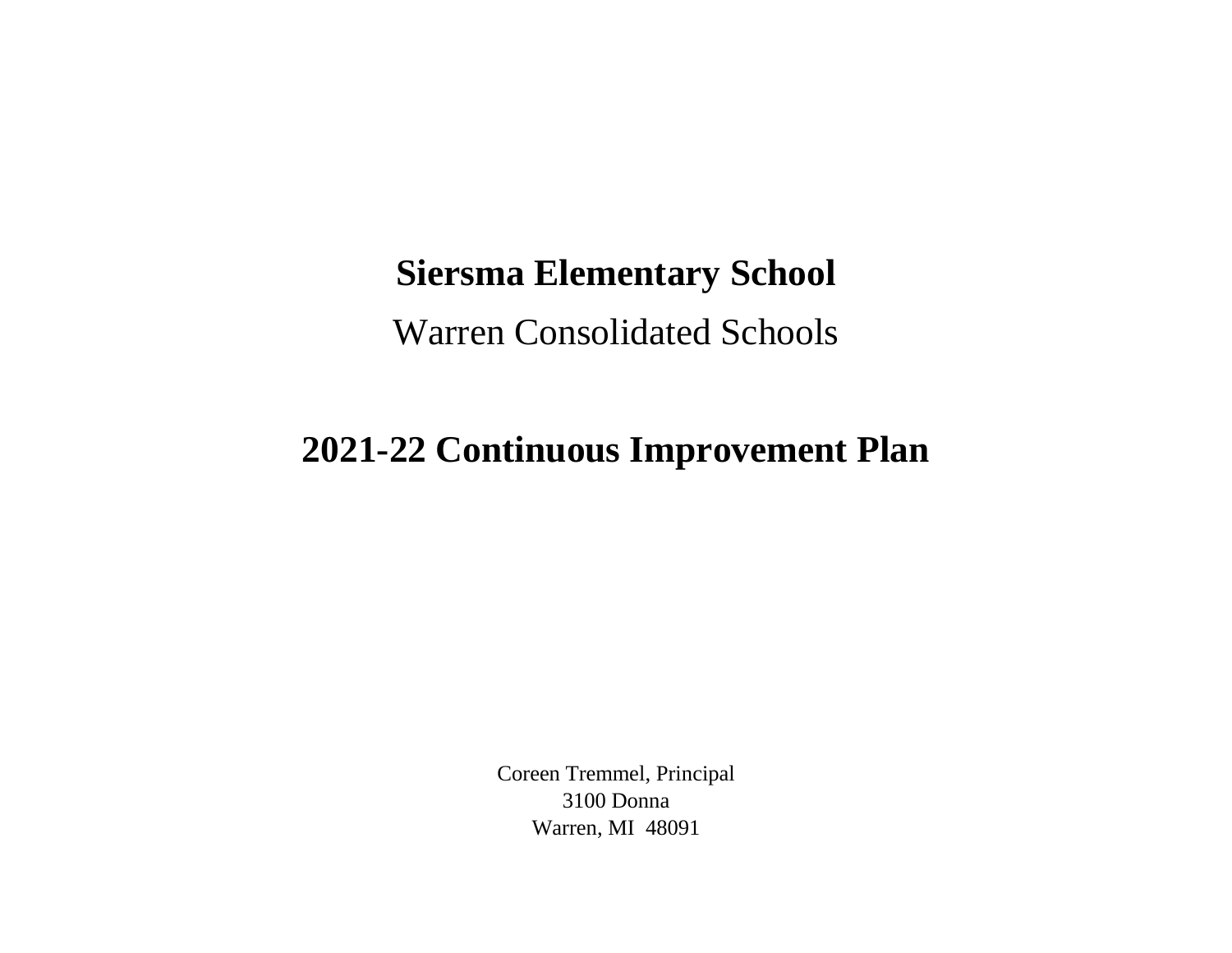**Using your building's data story and equity reflection, review your current improvement plan. Does this new information on equity lead to adjusting or adding any additional strategies or activities to your improvement plan? Indicate your goals below and any revisions for 2021-2022.**

| Goal 1                                  |                                                                                                                                                                                                                                                                                                                                                                                                                                                                                                                                                                                                                                                                                                                                                                                                                                                                                                                                                   |
|-----------------------------------------|---------------------------------------------------------------------------------------------------------------------------------------------------------------------------------------------------------------------------------------------------------------------------------------------------------------------------------------------------------------------------------------------------------------------------------------------------------------------------------------------------------------------------------------------------------------------------------------------------------------------------------------------------------------------------------------------------------------------------------------------------------------------------------------------------------------------------------------------------------------------------------------------------------------------------------------------------|
| <b>SMART Goal Language</b>              | All students will meet or exceed state and local standards in ELA.                                                                                                                                                                                                                                                                                                                                                                                                                                                                                                                                                                                                                                                                                                                                                                                                                                                                                |
| <b>Continuation Goal</b><br>(Yes or No) | Yes                                                                                                                                                                                                                                                                                                                                                                                                                                                                                                                                                                                                                                                                                                                                                                                                                                                                                                                                               |
| <b>Additional Strategies</b>            | Balanced Literacy Program - Teachers will implement a balanced literacy model for a minimum of 180<br>minutes for K-2 <sup>™</sup> grade, and 150 minutes for 3-5th grade daily. This strategy will be used to meet the<br>differentiated needs of all Tier I and Tier II students in the classroom.                                                                                                                                                                                                                                                                                                                                                                                                                                                                                                                                                                                                                                              |
| <b>Additional Activities</b>            | Monitoring Balanced Literacy Block- Principal verifies that balanced literacy is being implemented in all<br>classrooms. These fidelity checks include walkthroughs, master schedules, monitoring logs and Professional Learning<br>Communities' (PLC) discussions/agendas. The Siersma staff will analyze and evaluate student progress by utilizing<br>DRA2, Easy CBM, common formative assessments, MSTEP, and NWEA.<br><b>Technology</b> - Students will use a variety of technology-based programs that provide students with leveled reading<br>practice. These programs include Raz-kids, eSpark, Pebble Go, and Mel.org. The programs can be accessed both at<br>school and at home.                                                                                                                                                                                                                                                      |
|                                         | Story Champs - Story Champs is a multi-tiered language curriculum that is easy to implement, fast-paced, and<br>powerful. The curriculum targets story structure and complex language features necessary for understanding and<br>producing oral and written language that children need for academic success.<br>At-Home Learning Activities - Opportunities will be provided to parents to help support their children in reading. In<br>the Spring of 2021, parents of incoming Kindergartners for the 2021-2022 school year were provided with literacy<br>training activities that focus on letter/sound identification.<br>MTSS Meetings - Grade level teams will conduct multi-tiered systems of support meetings to identify students who<br>need additional intervention. Title I Staff and Early Literacy Interventionist will be consulted during these meetings to<br>identify targeted interventions needed based on skill deficits. |
| <b>Additional Strategies</b>            | Title I Intervention - Siersma Title I Staff will meet with targeted students providing supplementary reading<br>instruction in order to increase student achievement in reading.                                                                                                                                                                                                                                                                                                                                                                                                                                                                                                                                                                                                                                                                                                                                                                 |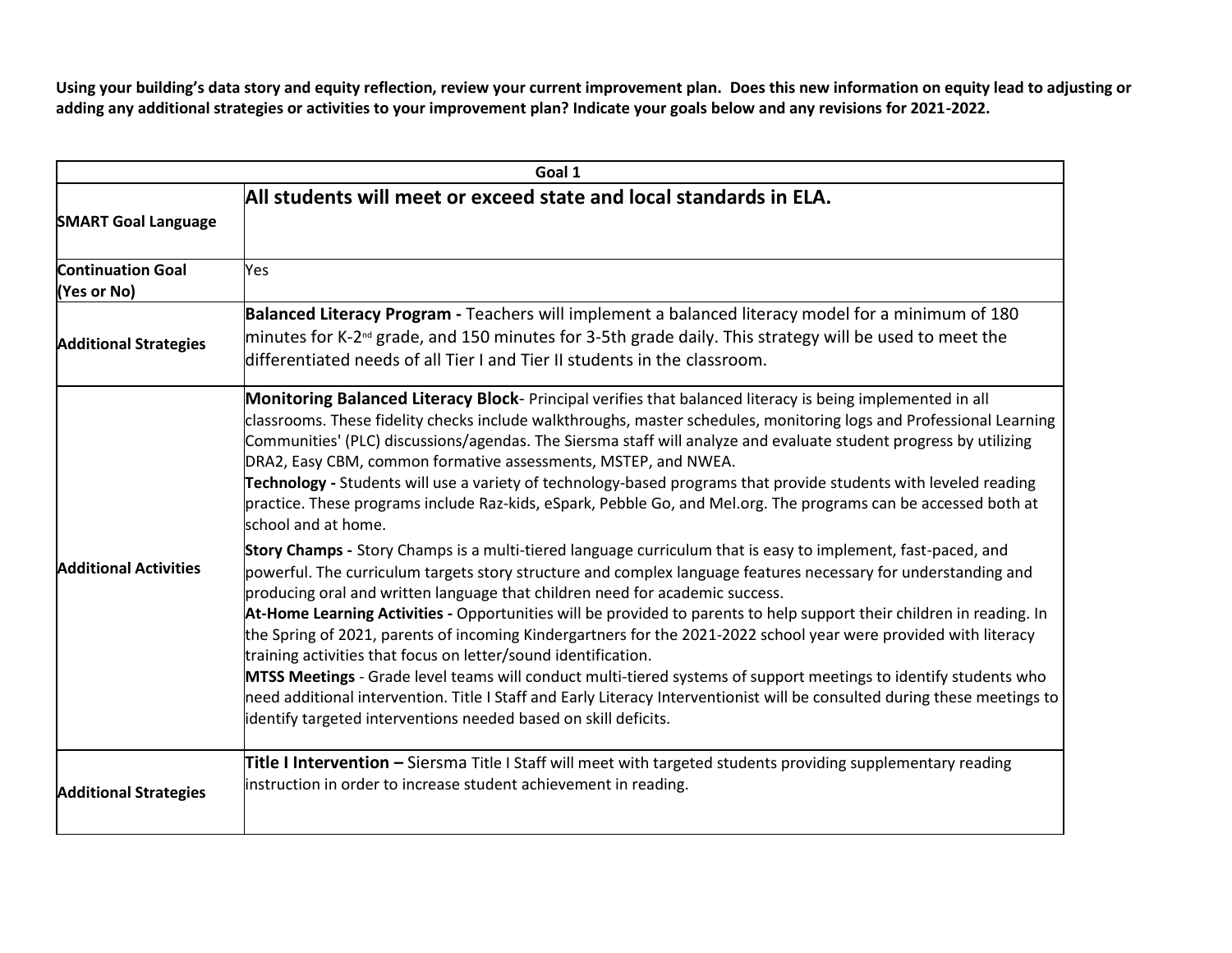| <b>Additional Activities</b>                                                  | Leveled Literacy Intervention - Leveled Literacy Intervention (LLI) is a researched-based reading intervention<br>program used to supplement the general education balanced literacy program. Identified students will be working in<br>small groups 5 times a week to help increase literacy skills. Students' progress is monitored every six to eight weeks<br>by DRA2, Core Phonics, and/or running records.                                                                                                                                                                                                                                                                              |
|-------------------------------------------------------------------------------|-----------------------------------------------------------------------------------------------------------------------------------------------------------------------------------------------------------------------------------------------------------------------------------------------------------------------------------------------------------------------------------------------------------------------------------------------------------------------------------------------------------------------------------------------------------------------------------------------------------------------------------------------------------------------------------------------|
|                                                                               | Writing to Complex Text - Differentiated writing instruction to support student growth in written language skills in<br>narrative, opinion, and informational writing.<br>Jan Richardson Next Step Forward in Guided Reading – Research based literacy practices that identify targeted skill<br>focus through assessing and a planning based on students' strength and needs.                                                                                                                                                                                                                                                                                                                |
| <b>Additional Strategies</b>                                                  | English Learner Support - The Language Acquisition teacher, and EL Aide, provide additional small group direct<br>instruction to identified English Learners (EL) five times a week using skill deficits identified through direct instruction<br>(Language for Learning and Thinking) data outcomes and skill deficits identified through MTSS process.                                                                                                                                                                                                                                                                                                                                      |
| <b>Additional Activities</b>                                                  | Language for Learning - Research based program with a focus on oral expression designed to teach children<br>vocabulary, concepts, and sentence forms used in classroom instruction.<br>Language for Thinking - Research based oral language program that is an expansion of skills learned in the Language<br>for Learning program. It sets the stage for reading comprehension and written conventions of grammar by teaching<br>extensive vocabulary and critical thinking skills.<br>Jan Richardson Next Step Forward in Guided Reading – Research based literacy practices that identify targeted skill<br>focus through assessing and a planning based on students' strength and needs. |
| <b>Title I Funding Source</b><br><b>Update (must match Title</b><br>I budget) | Title I Schoolwide                                                                                                                                                                                                                                                                                                                                                                                                                                                                                                                                                                                                                                                                            |
| <b>Other Funding Sources</b><br><b>Update</b>                                 | School Improvement Funds                                                                                                                                                                                                                                                                                                                                                                                                                                                                                                                                                                                                                                                                      |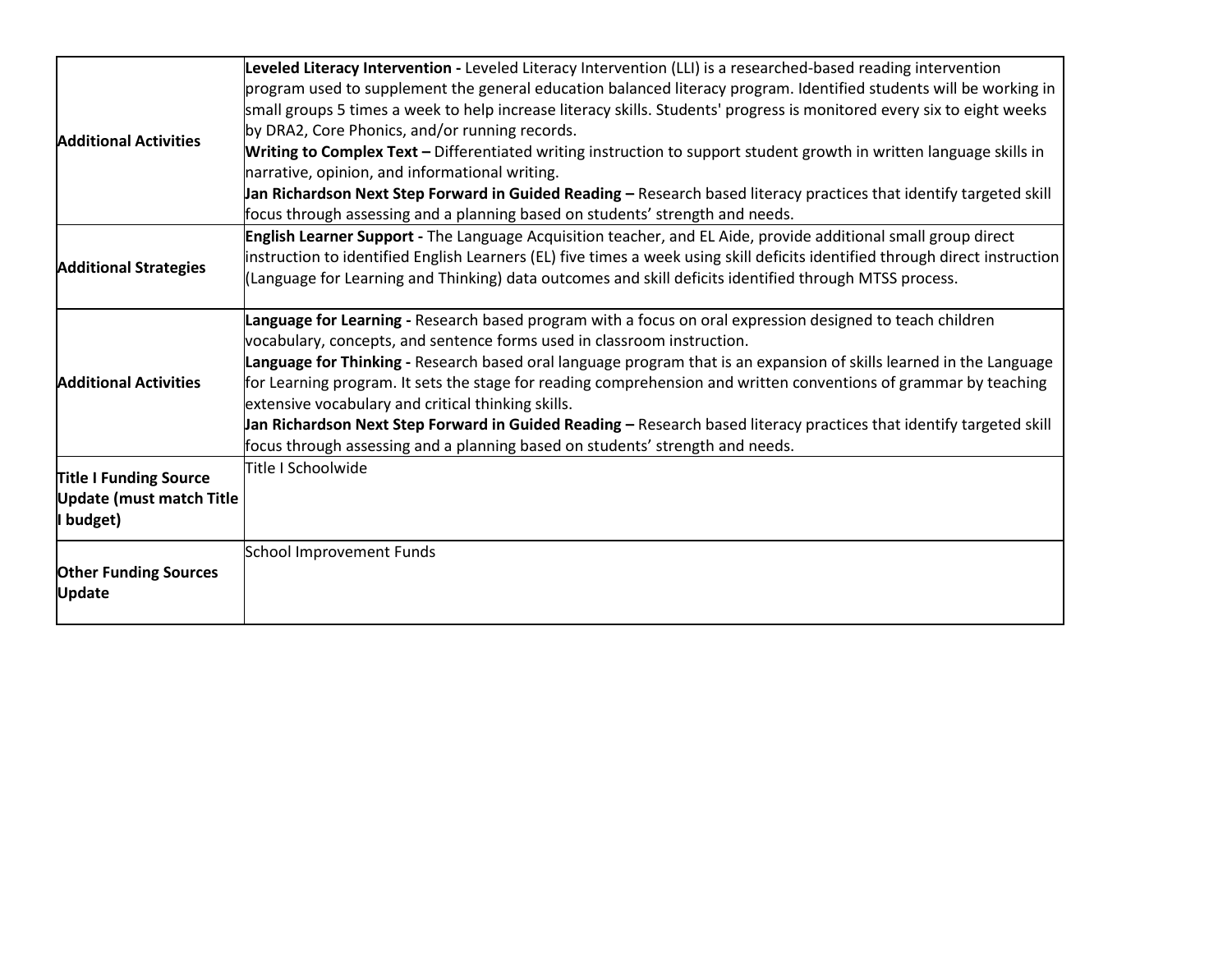| Goal 2                                                              |                                                                                                                                                                                                                                                                                                                                                                                                                                                                                                                                                                                                                                                                                                                                                                                                                                                                                                                                                                                                                                                                                                                                                                                                                                                                                                                                                                                                                                                                                                                                 |
|---------------------------------------------------------------------|---------------------------------------------------------------------------------------------------------------------------------------------------------------------------------------------------------------------------------------------------------------------------------------------------------------------------------------------------------------------------------------------------------------------------------------------------------------------------------------------------------------------------------------------------------------------------------------------------------------------------------------------------------------------------------------------------------------------------------------------------------------------------------------------------------------------------------------------------------------------------------------------------------------------------------------------------------------------------------------------------------------------------------------------------------------------------------------------------------------------------------------------------------------------------------------------------------------------------------------------------------------------------------------------------------------------------------------------------------------------------------------------------------------------------------------------------------------------------------------------------------------------------------|
| All Students will meet or exceed state and local standards in math. |                                                                                                                                                                                                                                                                                                                                                                                                                                                                                                                                                                                                                                                                                                                                                                                                                                                                                                                                                                                                                                                                                                                                                                                                                                                                                                                                                                                                                                                                                                                                 |
| <b>SMART Goal Language</b>                                          |                                                                                                                                                                                                                                                                                                                                                                                                                                                                                                                                                                                                                                                                                                                                                                                                                                                                                                                                                                                                                                                                                                                                                                                                                                                                                                                                                                                                                                                                                                                                 |
| <b>Continuation Goal</b><br>(Yes or No)                             | Yes                                                                                                                                                                                                                                                                                                                                                                                                                                                                                                                                                                                                                                                                                                                                                                                                                                                                                                                                                                                                                                                                                                                                                                                                                                                                                                                                                                                                                                                                                                                             |
| <b>Additional Strategies</b>                                        | Balanced Math Program -Siersma staff will provide all students with at least a 90-minute block for K-2 grade, and 120<br>minutes for 3 <sup>rd</sup> -5 <sup>th</sup> grade daily of balanced math instruction utilizing research-based strategies and district-provided<br>curriculum.                                                                                                                                                                                                                                                                                                                                                                                                                                                                                                                                                                                                                                                                                                                                                                                                                                                                                                                                                                                                                                                                                                                                                                                                                                         |
| <b>Additional Activities</b>                                        | Monitoring Balanced Math Instruction - Teaching Staff will use multiple common assessments to continuously evaluate<br>student learning as it relates to balanced math instruction. As part of the school improvement plan, the use of<br>instructional unit plans, master schedule, monitoring logs, formative assessments, target walls, strategy implementation<br>guides, data protocol sheets, excel document, grade level collective commitments, common prep, and walkthroughs will<br>be part of the monitoring process.<br>Small Group Math Instruction - As a part of the Balanced Math Program, teachers will provide Tier 2 instruction to<br>students that have not mastered grade level targets and/or pre-requisite skills. Tier 1 students will engage in meaningful<br>activities to enhance their understanding of the targets.<br>Interactive Games and Activities - As a part of the Balanced Math Program, teachers will provide time for meaningful<br>practice of math skills through the use of hands-on materials, games, and/or technology within the small group instruction<br>time.<br>Learning Target Wall and Student Goal Setting - Through the process of unwrapping grade level power standards,<br>learning targets walls will be established and aligned to common formative assessments (CFA) to track class mastery; 80%<br>of the students demonstrating 80% or higher on CFA). Students will use goal-setting sheets to track their progress<br>towards mastering the learning targets. |
| <b>Additional Strategies</b>                                        | Title I Math Intervention - Students identified through common formative assessments will receive targeted small group<br>instruction by the Math Recovery Intervention Specialist (MRIS) four times per week to address skill deficits.                                                                                                                                                                                                                                                                                                                                                                                                                                                                                                                                                                                                                                                                                                                                                                                                                                                                                                                                                                                                                                                                                                                                                                                                                                                                                        |
| <b>Additional Activities</b>                                        | AddVantage Math Recovery - Research based program designed to support elementary educators, special education<br>educators, math interventionists, and math coaches in diagnosing and advancing student understanding and numeracy<br>development.                                                                                                                                                                                                                                                                                                                                                                                                                                                                                                                                                                                                                                                                                                                                                                                                                                                                                                                                                                                                                                                                                                                                                                                                                                                                              |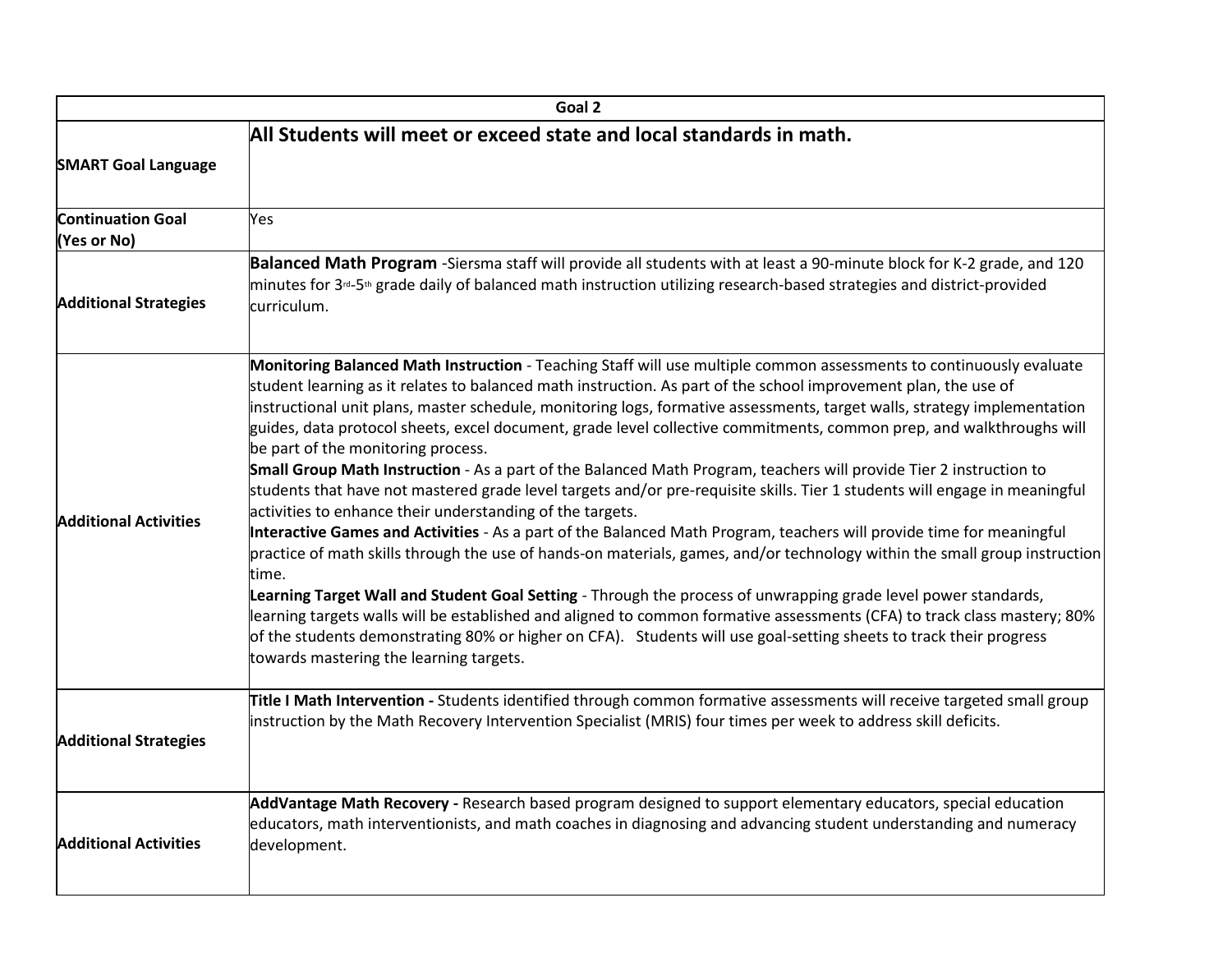|                                                                        | Learning Target Wall and Student Goal Setting - Through the process of unwrapping grade level power standards,<br>learning targets walls will be established and aligned to AVMR standards. |
|------------------------------------------------------------------------|---------------------------------------------------------------------------------------------------------------------------------------------------------------------------------------------|
| <b>Title I Funding Source</b><br>Update (must match Title I<br>budget) | Title I Schoolwide                                                                                                                                                                          |
| <b>Other Funding Sources</b><br><b>Update</b>                          | School Improvement Funds                                                                                                                                                                    |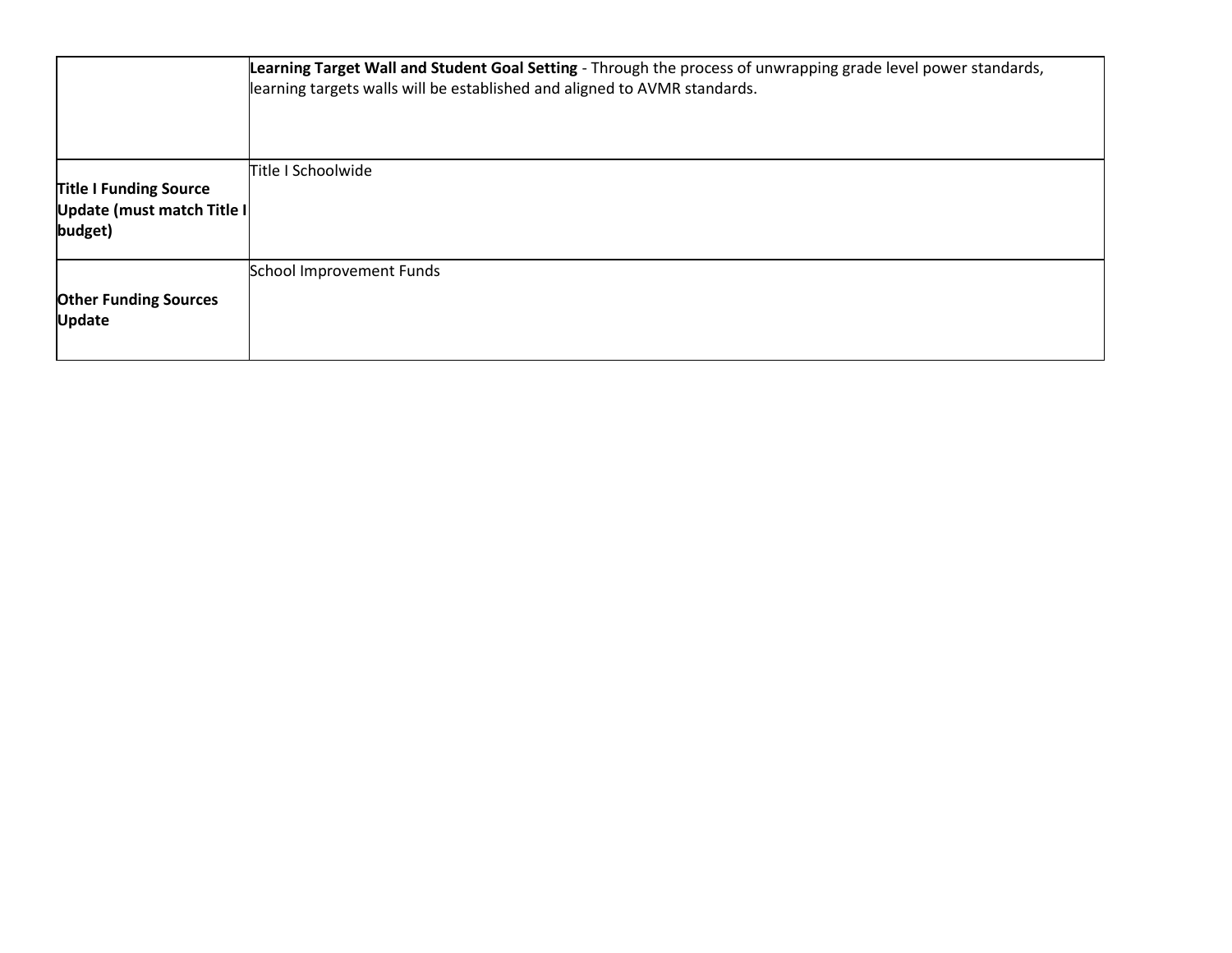| Goal 3                                                                        |                                                                                                                                                                                                                                                                                                                                                                                                                                                                                                                                                                                                                                                                                                |
|-------------------------------------------------------------------------------|------------------------------------------------------------------------------------------------------------------------------------------------------------------------------------------------------------------------------------------------------------------------------------------------------------------------------------------------------------------------------------------------------------------------------------------------------------------------------------------------------------------------------------------------------------------------------------------------------------------------------------------------------------------------------------------------|
|                                                                               | All students will meet or exceed state standards in writing.                                                                                                                                                                                                                                                                                                                                                                                                                                                                                                                                                                                                                                   |
| <b>SMART Goal Language</b>                                                    |                                                                                                                                                                                                                                                                                                                                                                                                                                                                                                                                                                                                                                                                                                |
| <b>Continuation Goal</b><br>(Yes or No)                                       | Yes                                                                                                                                                                                                                                                                                                                                                                                                                                                                                                                                                                                                                                                                                            |
| <b>Additional Strategies</b>                                                  | Writer's Workshop - Staff will use the district provided curriculum to implement Writer's Workshop (included in<br>literacy block). Kindergarten will implement Writer's Workshop for at least 15 minutes beginning in the second<br>trimester three times a week. First through fifth grades will implement the program at least 30 minutes three times a<br>week.                                                                                                                                                                                                                                                                                                                            |
| <b>Additional Activities</b>                                                  | Writing to Complex Text - Differentiated writing instruction to support student growth in written language skills in<br>narrative, opinion, and informational writing.<br>District Writing Celebration - Teachers will provide the students with the opportunity to participate in the District<br>Spring Writing Celebration.<br>Monitor Implementation - Writer's Workshop will be monitored through administrative walkthroughs, and program<br>fidelity checks. Fidelity checks will be completed through grade level, self-reported progress monitoring sheets, staff<br>surveys, and PLC meeting time for horizontal or vertical grade level discussions to monitor student achievement. |
| <b>Title I Funding Source</b><br><b>Update (must match Title</b><br>I budget) | No Funding                                                                                                                                                                                                                                                                                                                                                                                                                                                                                                                                                                                                                                                                                     |
| <b>Other Funding Sources</b><br><b>Update</b>                                 | School Improvement Funds                                                                                                                                                                                                                                                                                                                                                                                                                                                                                                                                                                                                                                                                       |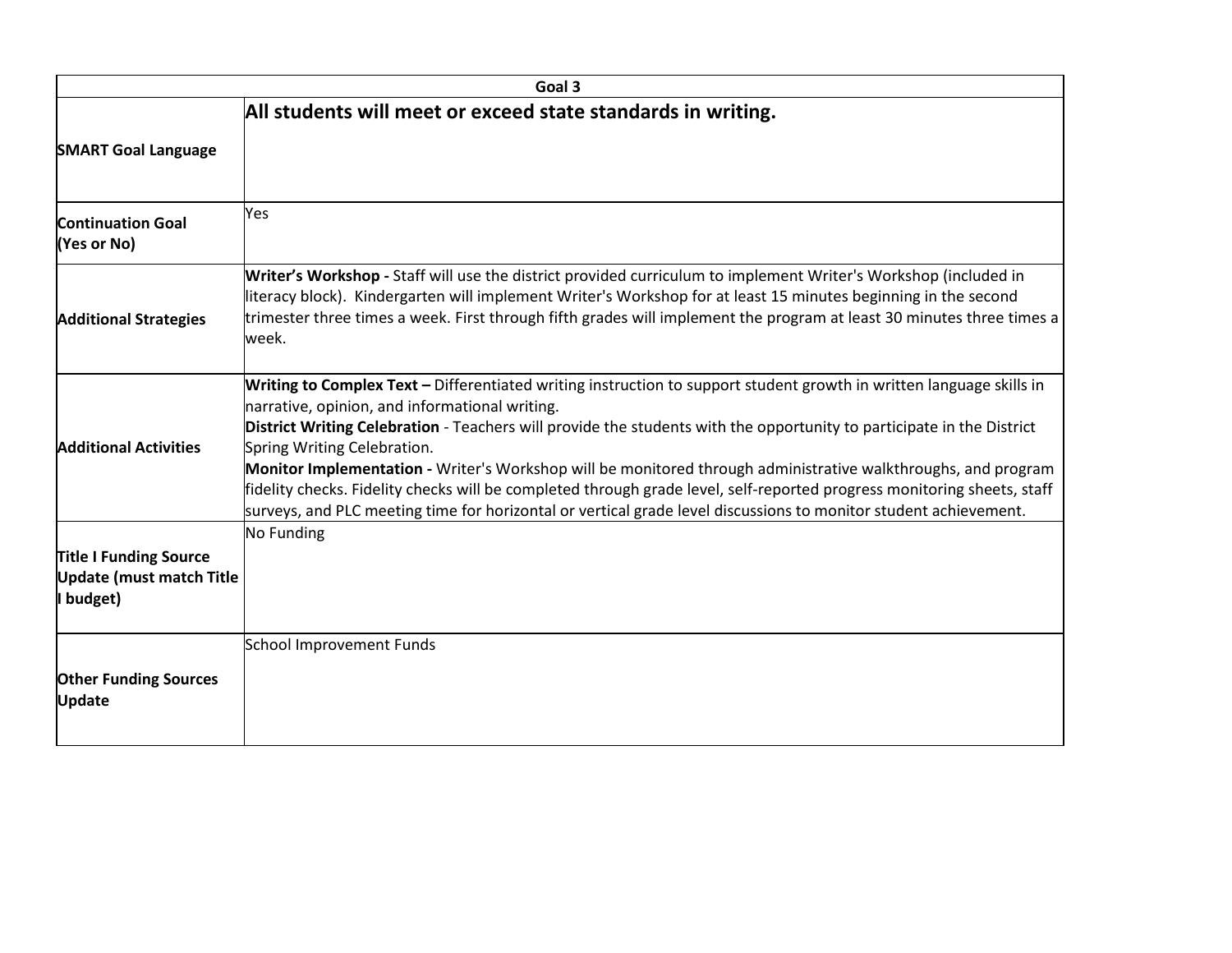| Goal 4                                                                        |                                                                                                                                                                                                                                                                                                                     |
|-------------------------------------------------------------------------------|---------------------------------------------------------------------------------------------------------------------------------------------------------------------------------------------------------------------------------------------------------------------------------------------------------------------|
|                                                                               | All students will meet or exceed state standards in social studies.                                                                                                                                                                                                                                                 |
| <b>SMART Goal Language</b>                                                    |                                                                                                                                                                                                                                                                                                                     |
| <b>Continuation Goal</b><br>(Yes or No)                                       | <b>Yes</b>                                                                                                                                                                                                                                                                                                          |
| <b>Additional Strategies</b>                                                  | Social Studies Informational Text - Teachers will provide direct instruction using district provided social studies<br>curriculum and will incorporate informational text into daily literacy instruction as part of the Balanced Literacy Block.<br>Staff will use Social Studies books from the Literacy Library. |
| <b>Additional Activities</b>                                                  | Supplemental Social Studies Resources - Staff will choose from a variety of resources to supplement their instruction<br>including but not limited to: Time For Kids, Discovery Education, Read Works, Reading A-Z, and Achieve the Core.                                                                           |
| <b>Title I Funding Source</b><br><b>Update (must match</b><br>Title I budget) | Title I Schoolwide                                                                                                                                                                                                                                                                                                  |
| <b>Other Funding Sources</b><br><b>Update</b>                                 | School Improvement Funds                                                                                                                                                                                                                                                                                            |